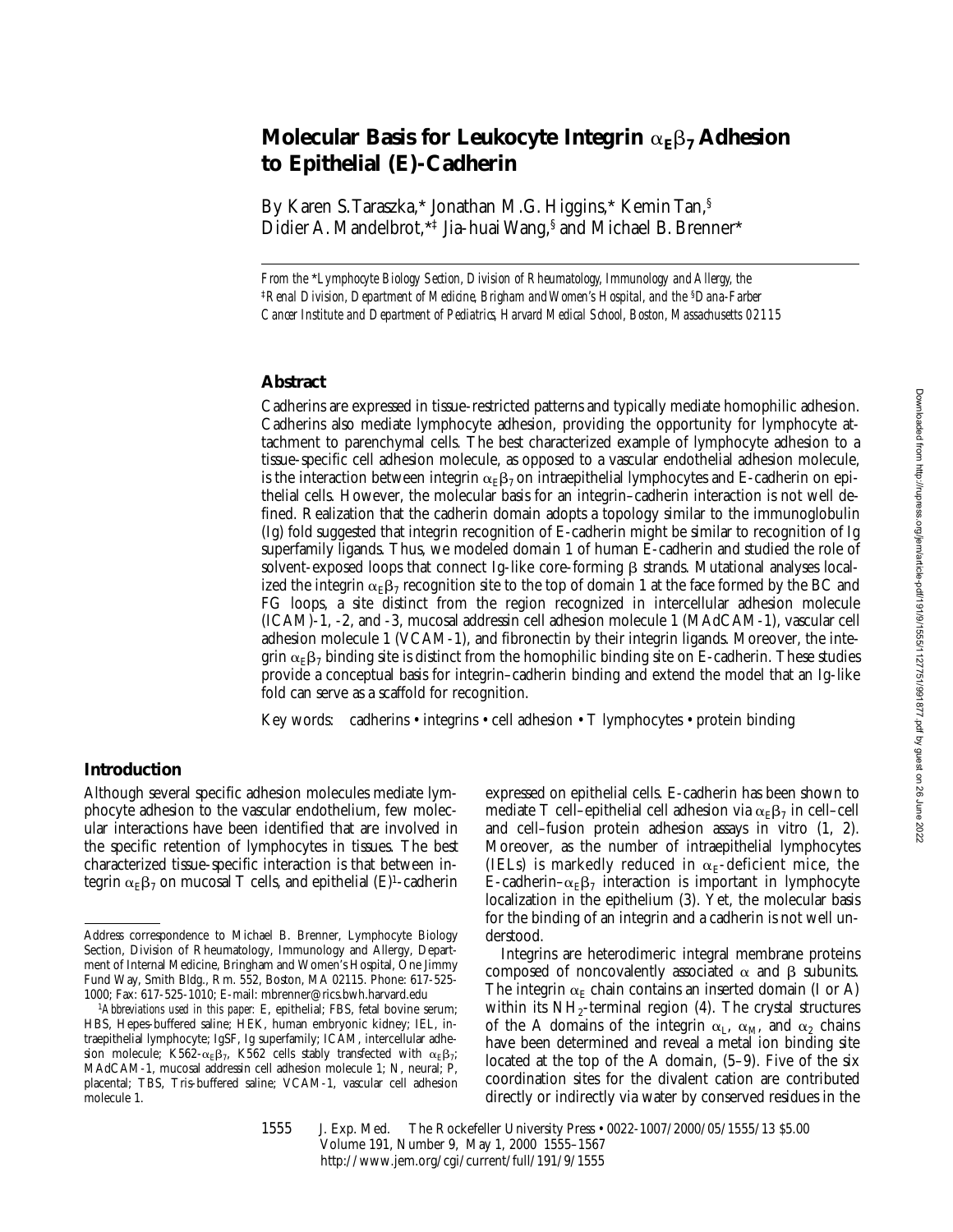A domain that include a linear D-X-S-X-S motif and discontinuous threonine and aspartate residues (5–9). In one crystal structure, the sixth coordination site was provided by a glutamate residue from an adjacent, symmetry-related A domain, suggesting a direct role for an acidic residue in the ligand in coordination of the metal ion (6). It has been proposed that all integrin  $\beta$  chains contain a similar A-like domain (6). Certain integrin ligands contain acidic residues that are critical for integrin adhesion and that are present in solvent-exposed locations accessible for integrin recognition, generally on loops connecting the strands of Ig-like domains. For example, recognition of the first Ig domains of vascular cell adhesion molecule 1 (VCAM-1) and mucosal addressin cell adhesion molecule 1 (MAdCAM-1) requires an acidic residue at the tip of the CD loop on the lower side of the domain 1 (10–13), and integrin  $\alpha_1\beta_2$  recognition of intracellular adhesion molecule (ICAM)-1, ICAM-2, and ICAM-3 requires an acidic residue that is the last residue of the C strand on the lower side of domain 1 (14, 15).

The  $\alpha_F\beta_T$ –E-cadherin interaction is unique among integrin ligands. Cadherins are type 1 integral membrane proteins with five extracellular homologous "cadherin" domains, a transmembrane region, and a highly conserved cytoplasmic tail, and are classically described as calcium-dependent homophilic cell adhesion molecules important in morphogenesis and tissue architecture (16). Although cadherins do not share detectable sequence homology with Ig superfamiy (IgSF) members, the structural determination of the NH2-terminal domains of murine E- and neural (N)-cadherin by NMR and x-ray crystallography reveals that the overall topology of the cadherin domain consists of seven  $\beta$  strands that form a  $\beta$  barrel and is similar to the Ig fold (17–21). This realization led us to hypothesize that  $\alpha_E \beta_7$  might recognize E-cadherin in a manner related to how integrins recognize their IgSF counterreceptors.

Here, we model the first domain of human E-cadherin on the murine E-cadherin crystal structure. Through sitedirected mutagenesis, we elucidate the face and specific residues that are the adhesion site for binding the integrin  $\alpha_{\rm E}\beta_7$  and show that this site is distinct from that mediating homophilic cadherin adhesion. These molecular interactions provide a conceptual basis for the adhesion of leukocytes to parenchymal cells based on the expression of tissuespecific cadherins.

#### **Materials and Methods**

*mAbs.* The following mouse anti–human mAbs were used:  $\alpha$ E7-1 (anti- $\alpha_E\beta_7$ , IgG2a) (22),  $\alpha$ E7-2 (anti- $\alpha_E\beta_7$ , IgG1) (22),  $\alpha$ E7-3 (anti- $\alpha$ <sub>E</sub> $\beta$ <sub>7</sub>, IgG1) (22), E4.6 (anti-E-cadherin, IgG1) (23), HECD-1 (anti–E-cadherin, IgG1; Zymed) (24), and SHE78-7 (anti–E-cadherin, IgG2a; Zymed).

*Cell Cultures.* Human IEL-496 T cells were derived from intestinal IELs and maintained as described previously (2, 25). Human embryonic kidney (HEK)-293-EBNA cells (Invitrogen) were maintained in DMEM (GIBCO BRL) with 10% fetal bovine serum (FBS) at  $10\%$   $CO<sub>2</sub>$ . Transfectants of the human chronic myelogenous leukemia cell line K562 that express  $\alpha_{\rm E}\beta_7$ (K562- $\alpha_E\beta_7$ ) were provided by Dr. David Erle (University of California San Francisco, San Francisco, CA) and maintained as described previously (26). Human breast epithelial cells MCF-7 (American Type Culture Collection) were grown in DMEM with 10% FBS at 10%  $CO<sub>2</sub>$ .

*Construction of Mutated E-Cadherin-Fc Expression Vectors.* Human E-cadherin-Fc (five extracellular domains of E-cadherin fused to the Fc portion of human IgG1) (2) was excised from pCDM8 with EcoRV and NotI and ligated into pBluescript SK II (pBS; Stratagene). Mutations were introduced by PCR using pBS-E-cadherin-Fc as a template and Pfu polymerase (Stratagene) according to the manufacturer's recommendations with 25 cycles of 94 $\rm ^{\circ}C$  for 1 min, 52 $\rm ^{\circ}C$  for 2 min, 72 $\rm ^{\circ}C$  for 2 min, and one cycle at  $72^{\circ}$ C for 10 min. For mutations with a nearby restriction site, PCR was performed with one primer complementary to the wild-type sequence and a second primer containing the mutation and a restriction site. Mutations to the BC loop were made with a forward primer complementary near the  $5'$  end of E-cadherin (hEprimV 5'-AAG TCA GTT CAG ACT CCA GCC C-3') and a reverse primer incorporating the mutation and the MscI site (hEprimH 5'-AGC TCC TTG GCC AGT GAT GCT GTA GAA AAC CTT GCC TGC TTT GTC-3′ for E31A, hEprimAL2 5'-AGC TCC TTG GCC AGT GAT GCT GTA GAA AAC CTT GCC ATC TTT GTC-3' for E31D, hEprimT 5'-GCT CCT TGG CCA GTG ATG CGT TAG AAA ACC GCG CCT TC-3' for K33A, and hEprimU 5'-GCT CCT TGG CCA GTG ATG CTG TAG AAA ACC TTG GTA TCT CTG TCT TT-3' for KEG30-32RDT). The D44A mutation in the CD loop was made using a forward primer containing the MscI site, the D44A mutation (hEprimA 5'-ATC ACT GGC CAA GGA GCT GCC ACA CCC CCT GT-3'), and a reverse wildtype primer (hEprimB 5'-CTC CAT TGG ATC CTC AAC TGC-39). The E56A mutation in the DE loop was made using a forward wild-type primer (hEprimG 5'-TAC GGT TTC ATA ACC CAA CAG ATC CAT TTC TT-3') and a reverse primer containing the E56A mutation and the Eco57I site (hEprimJ 5'-GTT CTC TAT CCA GAG GCT CTG TCA CCT TCA GCC ATC CTG TTG CTC TTT C-3').

The other mutations were introduced by overlap extension PCR (27). First, PCR was performed with a forward primer complementary to the wild-type sequence near the 5' end of E-cadherin (hEprimV) and a reverse primer containing the mutation (hEprimO 5'-TGT AGA AAA CCT TGC CTT CTT TGT CTT TGT TGG ATG CGA TCT G-3' for K25A, hEprimP 5'-TGT AGA AAA CCT TGC CTT CTT TGT CTT TGG CGG ATT TGA TCT G-3' for N27A, hEprimQ 5'-TGT AGA AAA CCT TGC CTT CTT TGT CTG CGT TGG ATT TGA TCT G-3' for K28A, hEprimR 5'-TGT AGA AAA CCT TGC CTT CTG CGT CTT TGT TGG ATT TGA TCT G-3' for K30A, hEprimAA 5'-CTC CAT TGG ATC CTC AAC TGC ATT CCC GTT GGC TGA CAC-3' for S83A, hEprimAC 5'-CTC CAT TGG ATC CTC AAC TGC AGC CCC GTT GGA TGA CAC-3' for N86A, and hEprimAE 5'-GGT TAC CGT GAT CAA AAT CTC CAT TGG ATC CGC AAC TGC-3' for E89A). Concurrently, PCR was performed with a forward primer complementary to the 5' end of the primer containing the mutation (hEprimS 5'-AGA AGG CAA GGT TTT CTA CAG CAT CAC TGG CCA AGG AGC-3' for K25A, N27A, K28A, and K30A; hEprimAD 5'-GCA GTT GAG GAT CCA ATG GAG ATT-3' for S83A and N86A; and hEprimAH 5'-ACT GGC CAA GGA GCT GAC ACA CCC CCT-3' for E89A) and reverse primer located downstream (hEprimW 5'-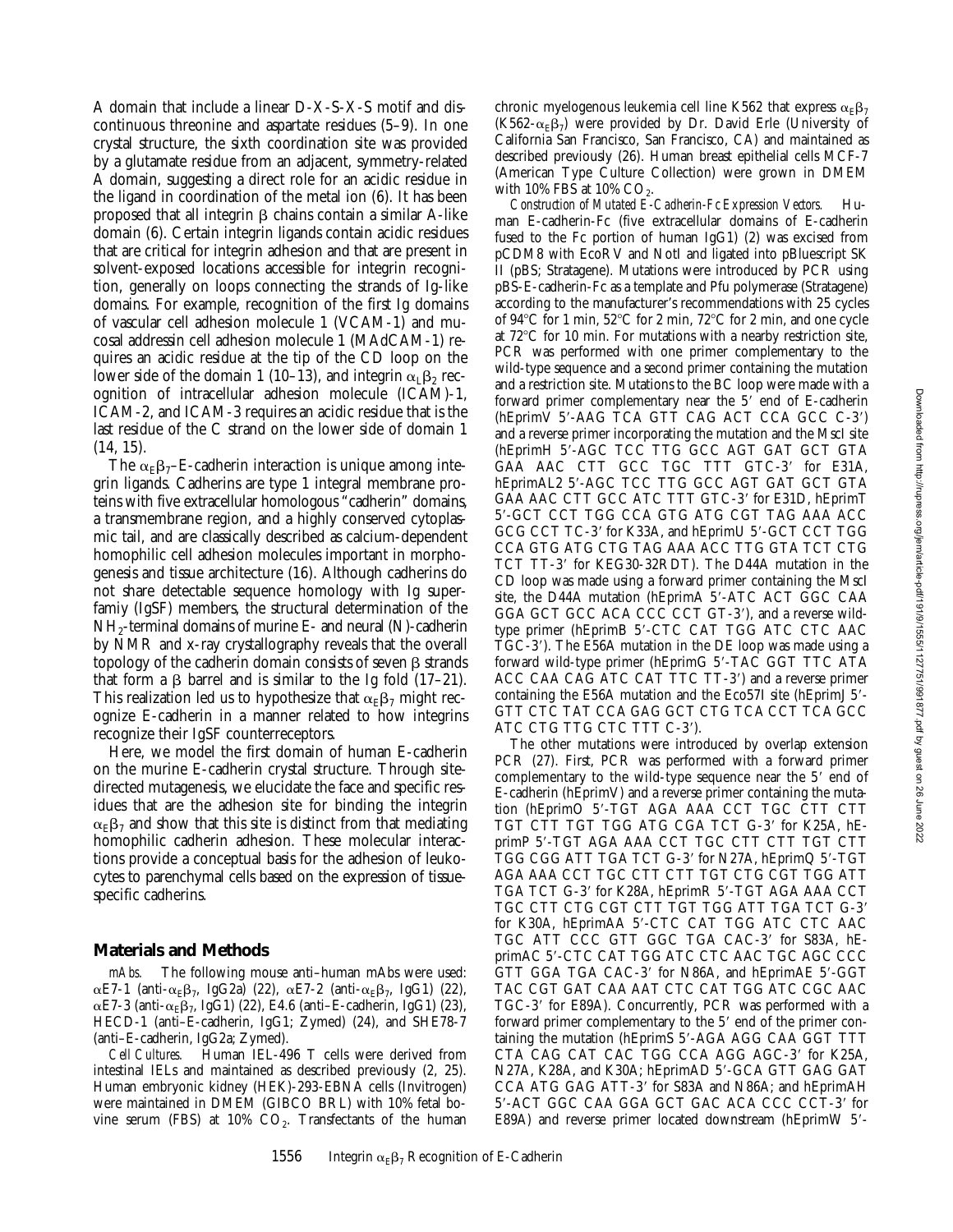TGT TGT CGT TAA CCC CTC ACC-3'). A subsequent PCR reaction was performed using these two overlapping PCR products as the template and primers at the  $5'$  (hEprimV) and  $3'$ (hEprimW) ends. The PCR products were cleaved with restriction enzymes (NcoI and MscI for K25A, N27A, K28A, K30A, E31A, E31D, KEG30-32RDT, and K33A; MscI and BamHI for D44A; PflMI and Eco57I for E56A; and NcoI and SnaBI for S83A, N86A, and E89A) and ligated into pBS-E-cadherin-Fc. The PCR-amplified region of each clone was sequenced. The pBS-E-cadherin-Fc mutants were serially digested, first with NotI and ScaI, and then with HindIII. The mutated E-cadherin-Fc insert was ligated into pCEP4 (Invitrogen) and cleaved with HindIII and NotI. DNA for transfections was prepared using a Qiagen Plasmid Maxi Kit.

*Production of E-Cadherin-Fc Fusion Proteins.* Purified wild-type E-cadherin-Fc fusion protein was produced as described previously (2). Mutated and wild-type E-cadherin-Fc fusion protein was produced by transient transfection of HEK-293-EBNA cells with 10  $\mu$ g of pCEP4-E-cadherin-Fc plasmid DNA using the CaPO4 transfection protocol provided in the Stratagene Mammalian Transfection kit. To produce the cadherin-Fc proteins, transfected cells were grown in DMEM containing 10% ultra-low Ig FBS (GIBCO BRL). After 5–10 d, the culture supernatants were harvested, filtered through a  $0.2$ - $\mu$ m membrane, and stored at 4 $\rm ^{\circ}C$ .

*ELISA.* Recombinant soluble E-cadherin-Fc fusion proteins were quantitated in culture supernatants by ELISA. The wells of Linbro Titertek 96-well plates (ICN Flow Laboratories) were coated with goat anti–human IgG polyclonal antisera (Zymed) at 10 µg/ml in 35 mM NaHCO<sub>3</sub>, 15 mM Na<sub>2</sub>CO<sub>3</sub>, pH 9.6 for 16 h at  $4^{\circ}$ C. The wells were washed three times with 200  $\mu$ l of Trisbuffered saline (TBS), 1 mM CaCl<sub>2</sub>, pH 7.4. Subsequently, the wells were blocked with TBS, 1 mM CaCl<sub>2</sub>, 1% BSA for 2 h at room temperature. The wells were washed three times with TBS, 1 mM CaCl<sub>2</sub>, 0.05% Tween 20. Supernatants from HEK-293-EBNA cell transfectants were incubated for 2 h at room temperature, and purified wild-type E-cadherin-Fc was used as the standard. Bound fusion protein was detected with alkaline phosphatase–conjugated goat anti–human IgG Fc-specific (Sigma Chemical Co.) antibody and Sigma 104® phosphatase substrate (Sigma Chemical Co.). The E-cadherin-Fc fusion proteins were produced in the range of 10 to 75  $\mu$ g/ml. To determine the reactivity of the E-cadherin-Fc mutants to E-cadherin mAbs, ELISA was performed as described above except that 96-well plates were coated with 1  $\mu$ g/ml of purified anti-human E-cadherin mAbs, E4.6 or HECD-1.

*Western Blot.* 200 ng of wild-type and mutated E-cadherin-Fc fusion proteins were resolved by SDS-PAGE (7% acrylamide) under reducing conditions. Proteins were transferred to polyvinylidene difluoride membranes (Immobilon-P; Millipore). Membranes were blocked with 2% gelatin, washed, and then probed with peroxidase-conjugated goat anti–human IgG Fc (Sigma Chemical Co.) at 1:100,000. After washing, blots were developed using enhanced chemiluminescence (NEN Life Science Products).

*Adhesion Assays.* Heterophilic adhesion assays were performed as described previously (1, 2). In brief, 96-well plates were coated with goat anti–human IgG antibody and blocked as described for ELISA. The wells were washed and subsequently coated with culture supernatants containing the E-cadherin-Fc proteins or purified human IgG1 (Calbiochem-Novabiochem Corp.). IEL-496 or K562- $\alpha_E\beta_7$  cells were labeled with BCECF-AM (Molecular Probes). The adhesion assay was performed in Hepes-buffered saline (HBS) with 1 mM  $MgCl<sub>2</sub>$ , 1 mM  $MnCl<sub>2</sub>$ , 1 mM CaCl<sub>2</sub>, 50 mM dextrose, and 0.1% BSA with 50,000 cells/ well for 10 min at 37°C. Labeled cells were detected using a Fluorescence Concentration Analyzer plate reader (IDEXX Laboratories, Inc.), and the percentage of cells bound was calculated.

The homophilic adhesion assay was performed as above with the following modifications. MCF-7 epithelial cells were released from Corning T75 culture flasks and labeled with 10  $\mu$ g of BCECF-AM in 5 ml of 0.02% (wt/vol) bovine pancreas trypsin (Sigma Chemical Co.) in HBS 1 mM CaCl<sub>2</sub> for 15 min at  $37^{\circ}$ C. 10 ml of 0.04% (wt/vol) soybean trypsin inhibitor type I-S (Sigma Chemical Co.) in HBS,  $1 \text{ mM }$  CaCl<sub>2</sub> was added, and the cells were washed twice with cold HBS without CaCl<sub>2</sub>. Homophilic adhesion was carried out in HBS with 1 mM  $CaCl<sub>2</sub>$ , 0.1% BSA, and 50 mM dextrose.

Antibody blocking experiments were performed by preincubation of cells or E-cadherin–Fc-coated wells with  $20-40 \mu g/ml$ purified mAb for 10 min at  $4^{\circ}$ C. Adhesion was carried out in final concentrations of 10–20  $\mu$ g/ml purified mAbs.

*Statistical Analysis.* Using a two-sided *t* test and controlling for plate to plate variability, average values of cell adhesion to mutated E-cadherin-Fc fusion protein were compared with average values of cell adhesion to wild-type E-cadherin-Fc to determine whether adhesion to the mutant was significantly different from adhesion to wild-type. Using the Bonferroni conservative adjustment for a confidence limit of 95% with 13 tests, a *P* value of 0.05/13 or  $P \le 0.0038$  was considered statistically significant. The analysis was performed using the program "SAS" for UNIX.

*Modeling of Human E-Cadherin.* Sequence alignments were performed using the Genetics Computer Group program PileUp. Human E-cadherin was modeled based on the murine E-cadherin crystal structure (available from the Protein Data Bank, http://www.rcsb.org/pdb, under accession no. 1EDH) (19). Using the program "O" (T.A. Jones, Uppsala University, and M. Kjelgaard, Aahus University), sequence substitution of human E-cadherin residues into the murine E-cadherin structure was performed. The side chain conformation of human E-cadherin residues was chosen to be similar to that of the murine E-cadherin residues while potential close contact was avoided.

### **Results**

*Sequence Analysis and Modeling of Human E-Cadherin.* The amino acid sequence of the first domain of human E-cadherin was aligned with that of murine E- and N-cadherin, and there did not appear to be any deletions or insertions (Fig. 1 A). Domain 1 of human E-cadherin shares 89% amino acid sequence identity with domain 1 of murine E-cadherin. Interestingly, all 11 substituted residues are solvent-exposed based on the crystal structure of the two NH2-terminal domains of murine E-cadherin (19). Therefore, the structure of human E-cadherin is predicted to be very similar to that of murine E-cadherin. As the core structure of the  $\beta$  barrel is predicted to be highly conserved, we developed a model of human E-cadherin based on the murine E-cadherin structure (Fig. 1 B).

This model of human E-cadherin was used to consider possible interaction sites in cadherin–integrin binding with special reference to solvent-exposed acidic residues on loop structures. The seven  $\beta$  strands in the cadherin domain form two antiparallel  $\beta$  sheets, one formed by  $\beta$  strands D, E, and B and the other by  $\beta$  strands A, G, F, and C. With-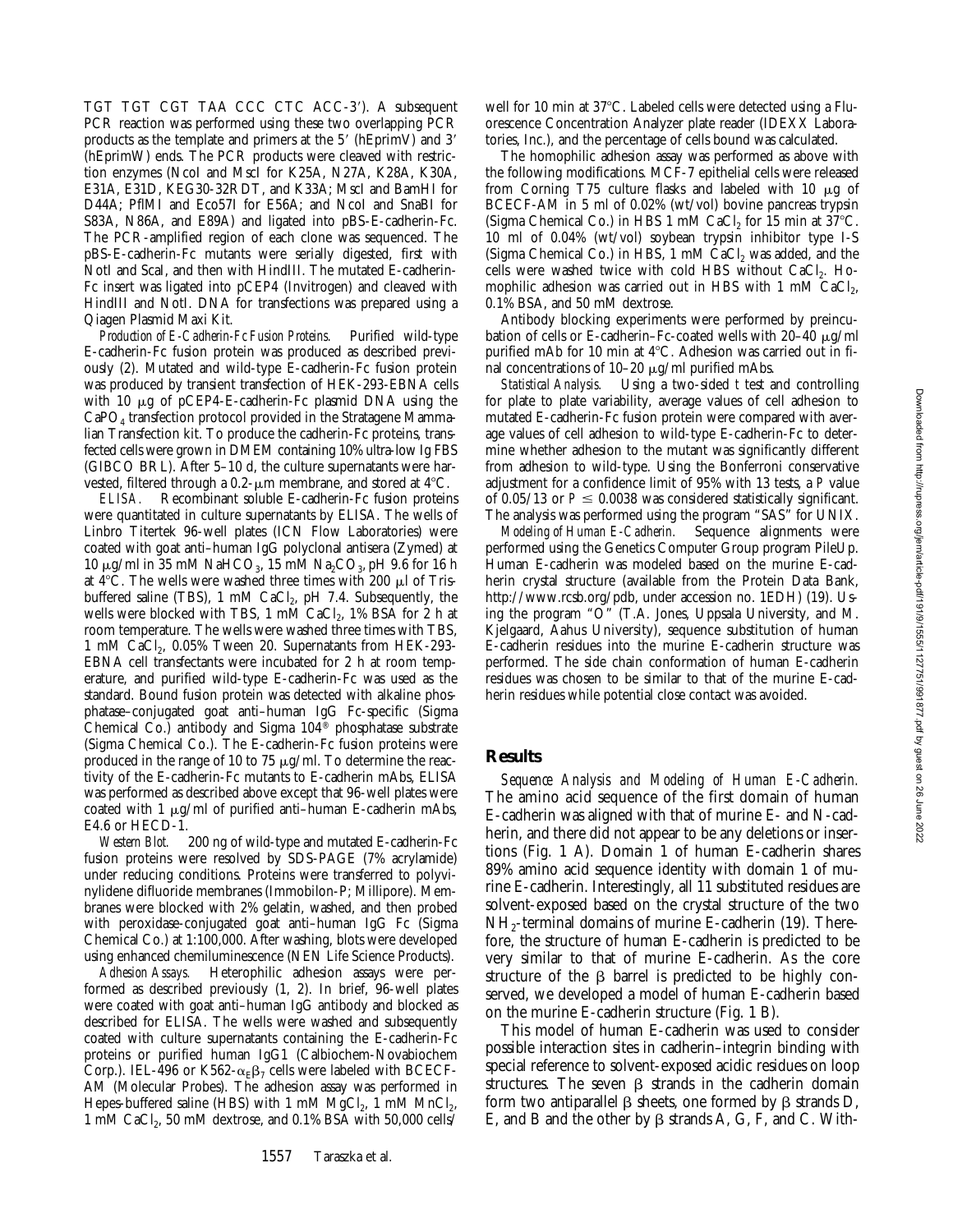|                                                                                | А | $Ca2+$           |                                                                                                                                                                                                                                      | 50 |      |
|--------------------------------------------------------------------------------|---|------------------|--------------------------------------------------------------------------------------------------------------------------------------------------------------------------------------------------------------------------------------|----|------|
| Murine E-cadherin<br>Human E-cadherin<br>Human P-cadherin<br>Murine N-cadherin |   |                  | DWVIPPISCP ENEKGEFPKN LVOIKSNRDK ETKVFYSITG OGADKPPVGV<br>DWVIPPISCP ENEKGPFPKN LVOIKSNKDK EGKVFYSITG OGADTPPVGV<br>DWVVAPISVP ENGKGPFPOR LNOLKSNKDR DTKIFYSITG PGADSPPEGV<br>DWVIPPINLP ENSRGPFPOE LVRIRSDRDK NLSLRYSVTG PGADOPPTGI |    |      |
|                                                                                |   | $r_{\rm p}^{2+}$ |                                                                                                                                                                                                                                      |    | 01 ا |

|                                                                                  | 51 |  |  | 101 |
|----------------------------------------------------------------------------------|----|--|--|-----|
| urine E-cadherin - FIIERETGWL KVTOPLDREA IAKYILYSHA VSSNGEAVED PMEIVITVTD ONDNRP |    |  |  |     |
| Human E-cadherin - FIIERETGWL KVTEPLDRER IATYTLFSHA VSSNGNAVED PMEILITVTD ONDNKP |    |  |  |     |
| Human P-cadherin - FAVEKETGWL LLNKPLDREE IAKYELFGHA VSENGASVED PMNISIIVTD QNDHKP |    |  |  |     |
| urine N-cadherin  FIINPISGOL SVTKPLDREL IARFHLRAHA VDINGNOVEN PIDIVINVID MNDNRP  |    |  |  |     |
|                                                                                  |    |  |  |     |

M

 $\overline{M}$ 

Figure 1. Structural analysis of human E-cadherin. (A) Amino acid alignment of domain 1 of human E-cadherin with human P-cadherin and murine E- and N-cadherin. The positions of the  $\beta$  strands were determined by the Definition of Secondary Structure of Proteins program (reference 51) and are indicated by arrows above the alignment. The PENE sequence in the AB loop, the LDRE sequence in the EF loop, and the DQNDN sequence in the connecting strand, which are predicted to be involved in the binding calcium, are indicated by  $Ca^{2+}$ . Residues E31, D44, and E56 are shown in boldface. (B) Ribbon diagram of the human E-cadherin domain 1 model. Human E-cadherin was modeled based on the previously described murine E-cadherin crystal structure. Domain 1 of E-cadherin has seven  $\beta$  strands labeled A through G. The side chains of E31 on the BC loop at the top of domain 1, of D44 on the CD loop on the lower side of domain 1, and of E56 on the DE loop pointing upward in the center of the domain are represented as stick diagrams with carbon atoms, shown in black, and oxygen atoms, shown in red.

out the conserved intersheet disulfide bond present in Ig domains, the  $\beta$  strands in cadherin domains have a more cylindrical arrangement that has been termed a  $\beta$  barrel. Loops extend from and connect the  $\beta$  strands, and the majority of the solvent-exposed residues are located on the loops. The BC loop is exposed at the top of domain 1 of E-cadherin, contains a single turn of  $3<sub>10</sub>$  helix, and as a whole has a high atomic mobility (18, 19). The BC loop contains two acidic residues, D29 and E31. Residue D29 is conserved among cadherin domains (Fig. 1 A). Based on our model, the side chain of D29 is predicted to point into the core of the structure and hydrogen bond to Y36. As D29 may be important in preserving the conformation of the BC loop, it was not mutated. The side chain of E31 is solvent-exposed and highly accessible at the tip of the BC loop, and thus a good candidate for integrin recognition (Fig. 1 B). The CD loop that protrudes from the lower side of the domain contains two conserved proline residues (Fig. 1 A) and assumes a helical structure termed a quasi– $\beta$ helix (Fig. 1 B; 18, 19). The central residues of the CD loop of human E-cadherin, GAD44TP, share a striking similarity to the integrin binding motif,  $G/Q I/L E/D S/T$ S/P, found in the C strands of ICAM-1, ICAM-2 and ICAM-3, and in the CD loops of VCAM-1 and MAd-CAM-1 (28). Based on the similarity to other integrin binding sites, the solvent-exposed D44 was considered a good candidate for integrin  $\alpha_E \beta_7$  recognition. The DE loop in E-cadherin points upward and is solvent-exposed in the central portion of the domain. The side chain of E56 is also solvent-exposed and located at the tip of the DE loop, and thus also has the potential to be involved in integrin  $\alpha_E \beta_7$  recognition (Fig. 1 B). The FG loop is located at the top of the molecule adjacent to the BC loop (Fig. 1 B), and there are no negatively charged residues on the tip of

the FG loop of human E-cadherin (Fig. 1 A). The AB and EF loops are located at the bottom of the cadherin domain (Fig. 1 B). The acidic residues, E11 and E13, in the AB loop and acidic residues, D67 and E69, in the EF loop are predicted to be involved in binding calcium along with residues from the second cadherin domain (Fig. 1 A; 17). These residues are predicted to be important in domain– domain interactions, and thus were not selected for mutation as potential integrin binding residues.

E31

E56 ć

NH<sub>2</sub>

COOH

٢

D

G

BC loop

DE loop

B

D44

CD loop

*Effect of Mutation of the Central Acidic Residues in the BC, CD, and DE Loops of E-Cadherin on Heterophilic Adhesion to IELs.* We used a recombinant fusion protein consisting of the five extracellular domains of human E-cadherin fused to the Fc portion of human IgG1 in order to study E-cadherin loop interactions with integrin  $\alpha_E \beta_7$  (2). Mutants of the E-cadherin-Fc fusion protein were produced by transient transfection of HEK-293 cells as described in Materials and Methods. The concentration of E-cadherin-Fc in the culture supernatants was determined by ELISA using purified wild-type E-cadherin-Fc as a standard. Western blot analysis of the E-cadherin-Fc mutants using an anti– human IgG Fc antibody demonstrated that the products were the correct size and confirmed the results of quantitation by ELISA (data not shown). To ensure that the E-cadherin-Fc mutants were properly folded, each of the mutants was tested for the ability to support homophilic adhesion, a function that is localized to domain 1 (16; and see below). Additionally, all of the mutants were recognized by two anti–E-cadherin mAbs in ELISA (data not shown): E4.6, which blocks heterophilic adhesion (23), and HECD-1, which blocks homophilic adhesion (29).

Cell–fusion protein adhesion assays were performed to determine the function of site-directed mutants of E-cadherin-Fc in heterophilic adhesion to integrin  $\alpha_E\beta_7$ –bearing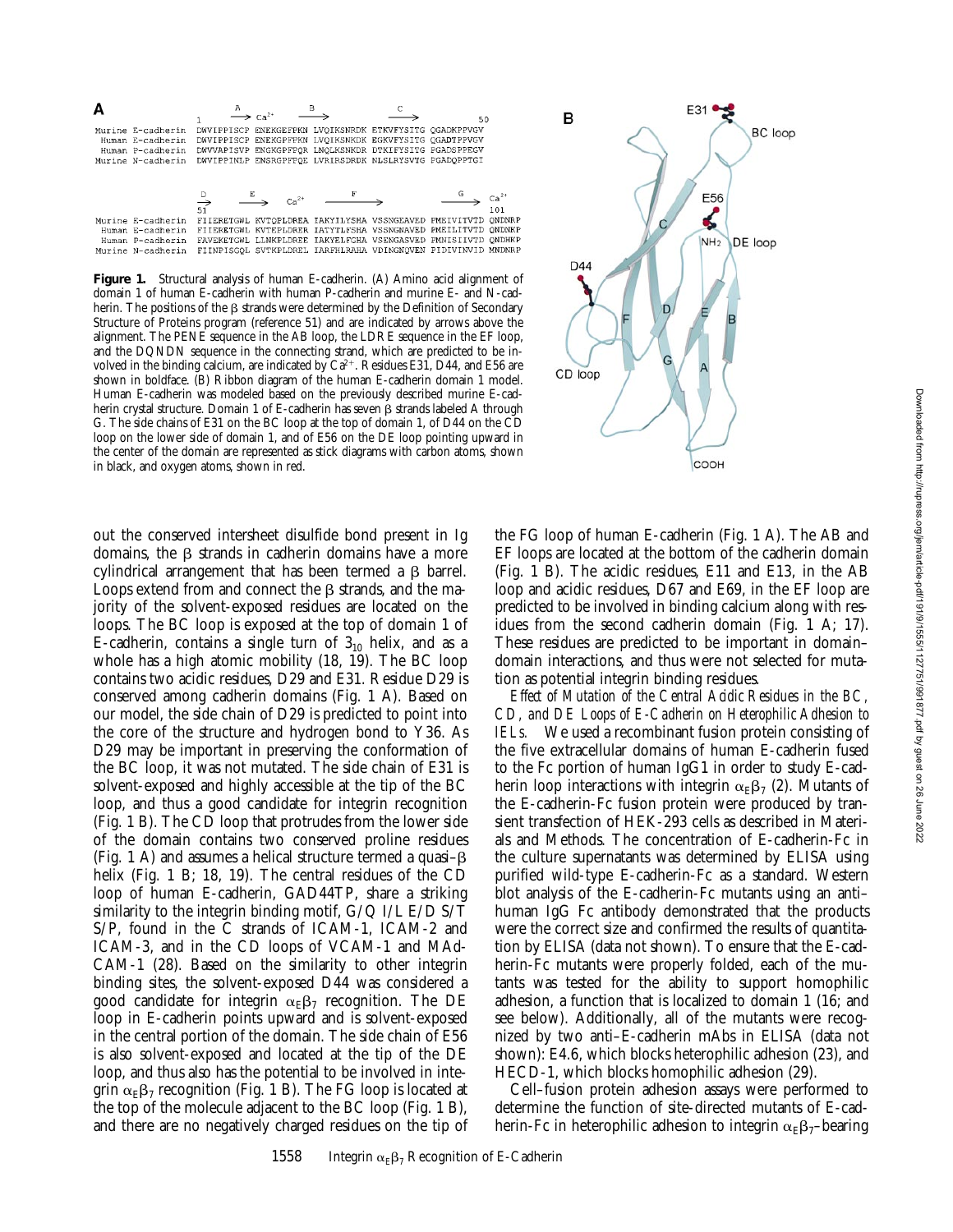

**Figure 2.** IEL adhesion to E-cadherin-Fc containing mutations of the central acidic residue in the BC, CD, and DE loops. Serial dilutions of culture supernatants from transient transfection with wild-type or mutated E-cadherin-Fc were immobilized on microtiter plate wells coated with goat anti–human IgG antiserum. Purified human IgG1 diluted in culture media was used as a negative control. Adhesion of IELs was determined in the presence of HBS with 1 mM  $MnCl<sub>2</sub>$ , 1 mM  $MgCl<sub>2</sub>$ , 1 mM  $CaCl<sub>2</sub>$ , 50 mM glucose, and 0.1% BSA, as described in Materials and Methods. Adhesion was determined in at least two independent experiments with each condition performed in triplicate. Dose–response curves are shown as the mean percentage of IELs bound  $\pm$  1 SD for a representative experiment. (A) Effect of D44A mutation in the CD loop. (B) Effect of the E56A mutation in the DE loop. (C) Effect of E31A mutation in the BC loop.

cells. E-cadherin-Fc fusion protein was bound to the wells of 96-well plates, and fluorescently labeled T cell adhesion to E-cadherin-Fc was determined by quantitating the fluorescence bound. Adhesion of the human intestinal IEL– derived T cell line IEL-496 to immobilized wild-type E-cadherin-Fc was dose dependent (Fig. 2,  $\blacklozenge$ ). Maximal adhesion (60%) to wild-type E-cadherin-Fc was achieved with  $0.02 \mu g$  of E-cadherin-Fc added per well, whereas human IgG1, which contains the same Fc portion as the fusion protein, did not support adhesion (Fig. 2, compare  $\blacklozenge$  to  $\blacksquare$ ). The specificity of adhesion in this assay was confirmed by mAb blocking with anti- $\alpha_E$  mAb ( $\alpha$ E7-2) and anti–E-cadherin mAb (E4.6), both of which blocked IEL adhesion to E-cadherin-Fc (data not shown).

To delineate the critical loop residues of E-cadherin that mediate adhesion to  $\alpha_E \beta_7$ , acidic loop residues in E-cadherin-Fc were selected for alanine substitution based on the human E-cadherin model (above), and mutants were tested for their ability to support adhesion of IEL-derived T cells (Fig. 2). D44A and wild-type E-cadherin-Fc have similar

dose–response curves, and above saturating levels of fusion protein, 59% of IELs adhered to the D44A mutant of E-cadherin-Fc fusion protein compared with 61% of IELs that adhered to wild-type E-cadherin-Fc (Fig. 2 A,  $\circ$  and  $\blacklozenge$  are overlapping in figure,  $P \leq 0.71$ ). Thus, there was no significant difference between IEL adhesion to the E-cadherin-Fc CD loop mutant D44A and wild-type. Similarly, the DE loop mutant E56A and wild-type E-cadherin-Fc share similar dose–response curves, and at saturating levels E56A supported 60% of IEL adhesion compared with 57% for wild-type (Fig. 2 B,  $P \le 0.67$ ). Thus, there was no significant difference between IEL adhesion to E56A and wild-type E-cadherin-Fc. In contrast to the CD and DE loop mutations that preserved  $\alpha_E\beta_7$  adhesion to E-cadherin, the E31A mutation at the tip of the BC loop completely abolished detectable adhesion of IELs. No IELs bound to the E31A mutant, compared with 56% of IELs that bound to wild-type (Fig. 2 C,  $P \le 0.0001$ ).

*Refinement of the Heterophilic Adhesion Site.* Although these studies pointed to a critical role for E31 in E-cadherin adhesion to  $\alpha_E \beta_7$ , it is unlikely that the specificity of the integrin  $\alpha_E\beta_{7}$ –E-cadherin interaction is determined by a single residue. The contact between the two molecules most likely involves multiple residues that determine specificity and stabilize the interaction. Using the human E-cadherin model (Fig. 1 B), we selected additional residues with solvent-exposed side chains in the proximity of E31 for sitedirected mutagenesis. In the BC loop, residues K25, N27, K28, K30, and K33 have solvent-exposed side chains in close proximity to the side chain of E31 and may be important in recognition of integrin  $\alpha_{\rm E}\beta_7$ . Thus, E-cadherin-Fc fusion proteins containing mutations of these residues to alanine were produced and tested in adhesion to  $\alpha_{\rm F} \beta_7$ expressing cells. Beginning at the  $NH<sub>2</sub>$  terminus of the BC loop, we found that 69% of the input IELs adhered to E-cadherin-Fc containing the K25A mutation compared with 72% of IELs that adhered to wild-type E-cadherin-Fc (Fig. 3 A,  $P \le 0.35$ ). Continuing along the BC loop, mutants N27A, K28A, and K30A supported adhesion of 58% of the IELs compared with wild-type, which supported adhesion of 62% of the IELs (Fig. 3, B-D;  $P \le 0.086$ , 0.11, 0.014, respectively). At the COOH-terminal end of the BC loop, the K33A mutant supported adhesion of 60% of the IELs, which was the same percentage of IEL adhesion supported by wild-type E-cadherin-Fc (Fig. 3 E,  $P \le 0.46$ ). Thus, there were no significant differences between IEL adhesion to wild-type E-cadherin-Fc and E-cadherin-Fc mutants K25A, N27A, K28A, K30, and K33A.

Recognizing that  $>100$ -fold more human placental (P)cadherin-Fc than E-cadherin-Fc fusion protein is required to support IEL adhesion (2), we compared the BC loops of these two ligands. The only differences between the BC loop of E-cadherin and P-cadherin are residues 30, 31, and 32 (Fig. 1 A). Thus, we substituted the central three residues of the BC loop of P-cadherin (RD31T) in place of KE31G in E-cadherin (mutant termed KEG30-32RDT) to determine the effect on IEL adhesion. Even though both wild-type E-cadherin and the KEG30-32RDT mutant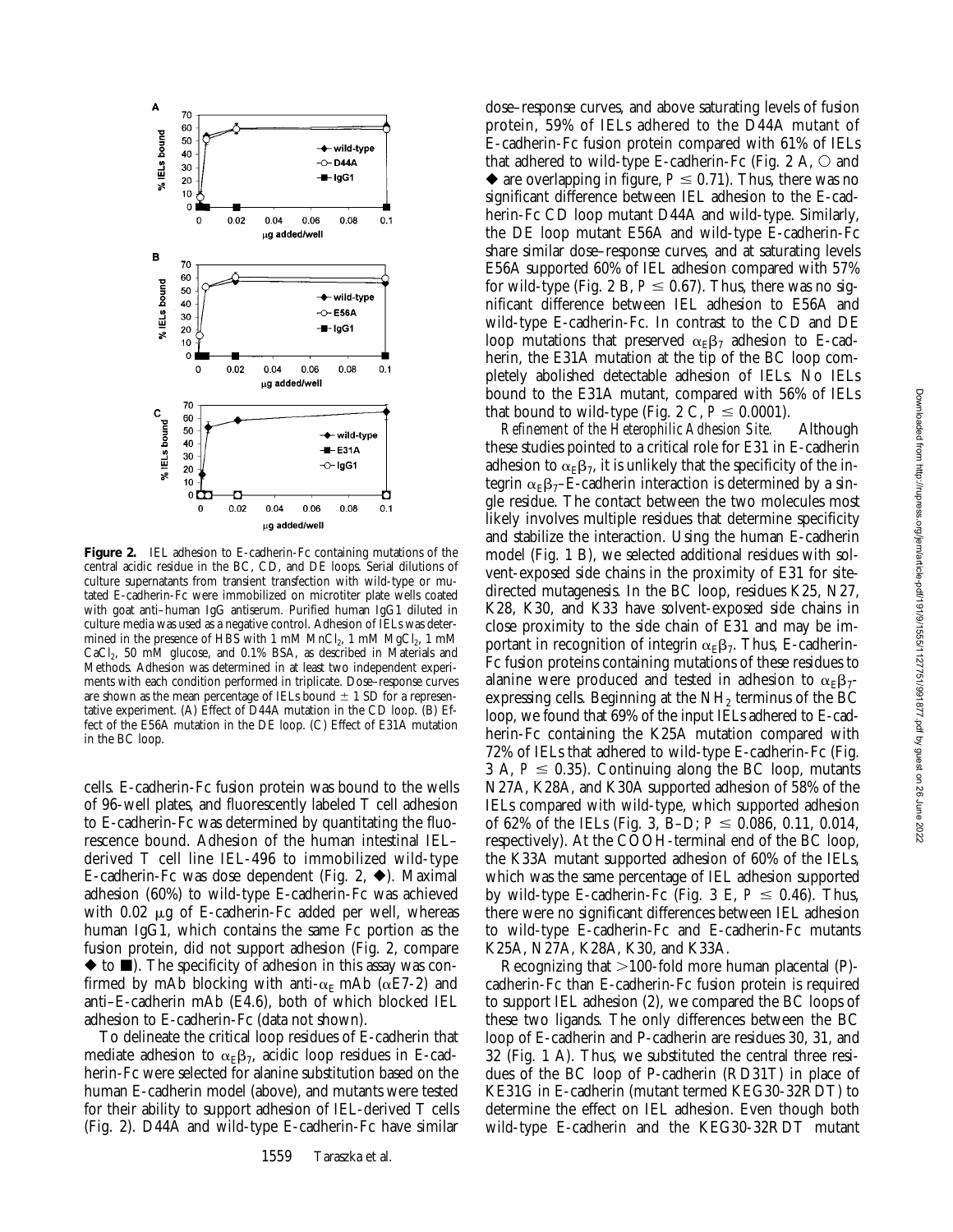

contain an acidic residue at position 31, the KEG30- 32RDT mutation completely abolished adhesion of IELs (Fig. 3 F,  $P \leq 0.0001$ ). To distinguish the role of E31 from the flanking residues, we also constructed the conservative E31D mutation. Surprisingly, the E31D mutation also completely abolished detectable adhesion of IELs (Fig. 3 G,  $P \leq 0.0001$ .

The FG loop is located adjacent to the BC loop at the top of the cadherin domain, suggesting that side chains of this loop might also participate in integrin binding (Fig. 1 B). Analysis of the human E-cadherin model revealed that the side chains of residues S83, N86, and E89 in the FG loop are in close proximity to the critical E31 residue in the BC loop. E-cadherin-Fc fusion protein containing the FG loop S83A mutation was found to support adhesion of 68% of the IELs compared with adhesion of 72% of the IELs to wild-type E-cadherin-Fc (Fig. 4 A,  $P \le 0.55$ ). E-cadherin-Fc with the N86A mutation supported adhesion of 57% of the IELs compared with adhesion of 53% of the IELs supported by wild-type E-cadherin-Fc (Fig. 4 B,  $P \le 0.068$ ). These results indicated that the S83A and N86A mutations did not significantly affect  $\alpha_E\beta_7$ -dependent adhesion of IELs to E-cadherin. E-cadherin-Fc containing the E89A mutation supported adhesion of 12% of the IELs compared with adhesion of 72% of the IELs to wild-type (Fig. 4 C), suggesting that the E89A mutation substantially diminished  $\alpha_{\rm F} \beta_7$ -dependent IEL adhesion to E-cadherin ( $P \le 0.0001$ ). For easier comparison, the effect of the mutations on adhesion to IELs is summarized as the percentage of adhesion compared with wild-type (Fig. 5 A). The three mutants that revealed the greatest effect were all located in the BC loop and involved residue E31. These mutations completely abrogated adhesion to  $\langle 2\%$  of wild-type adhesion. In addition, E89A in the FG loop reduced heterophilic adhesion to





**Figure 4.** IEL adhesion to E-cadherin-Fc FG loop mutants. Adhesion was determined in at least two independent experiments in which each condition was performed in triplicate, as described in the legend to Fig. 2. Results are shown as the mean percentage of IELs bound  $\pm$  1 SD for a representative experiment. (A) Dose–response of IEL adhesion to S83A. (B) Dose–response of IEL adhesion to N86A. (C) Dose–response of IEL adhesion to E89A.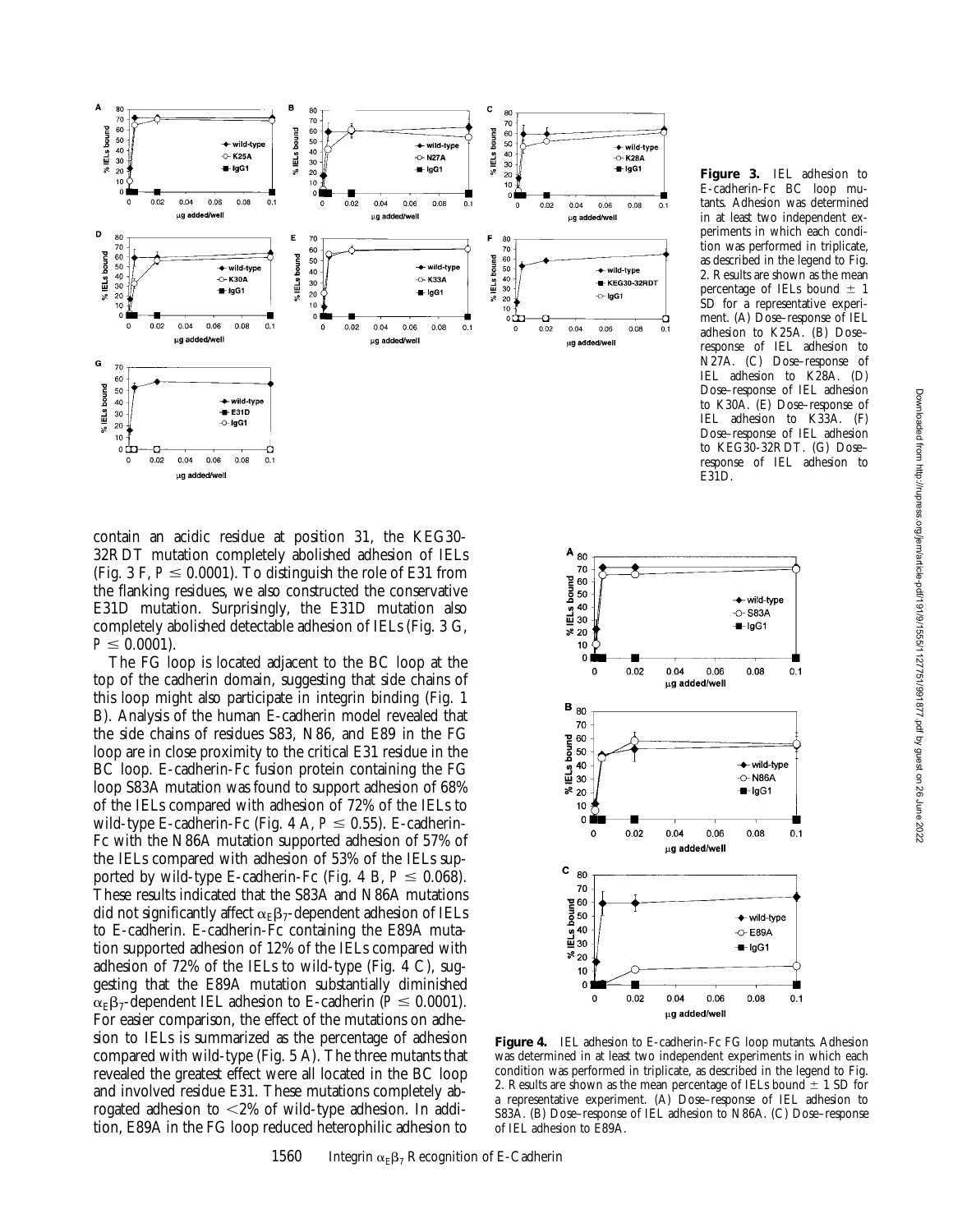

**Figure 5.** Heterophilic adhesion of IELs (A) and K562- $\alpha_E\beta_7$  (B) to E-cadherin-Fc mutants. Using adhesion to saturating amounts of E-cadherin-Fc, the mean adhesion to each mutant is expressed relative to adhesion to wild-type E-cadherin-Fc (% cells bound to mutant E-cadherin-Fc/% cells bound to wild-type E-cadherin-Fc  $\times$  100). Adhesion to wild-type E-cadherin-Fc is shown as 100%. Adhesion above the saturating dose was chosen to minimize the effect of any errors in quantitation of the fusion protein. Mutation KEG30-32RDT is abbreviated KEG. The loop containing the mutated residues is marked below the lines. Results are shown as the mean  $\pm$  1 SD of at least two independent experiments in which each condition was performed in triplicate. A two-sided *t* test was used to compare the mean value of IEL adhesion to each E-cadherin-Fc mutant with the mean value of IEL adhesion to wild-type E-cadherin-Fc. (A) IEL adhesion to the panel of E-cadherin-Fc mutants. Statistically significant differences are observed for KEG30-32RDT ( $P \le 0.0001$ ), E31A ( $P \le 0.0001$ ), E31D ( $P \le 0.0001$ ), and E89A ( $P \le 0.0001$ ). (B) K562- $\alpha_E \beta_7$  adhesion to the section of E-cadherin-Fc mutants. Statistically significant differences are observed for N27A ( $P \le 0.0001$ ), K28A ( $P \le 0.0001$ ), K30A ( $P \le$ 0.0001), KEG30-32RDT ( $P \le 0.0001$ ), E31A ( $P \le 0.0001$ ), E31D ( $P \le$ 0.0001), N86A ( $P \le 0.0017$ ), and E89A ( $P \le 0.0001$ ).

20% of wild-type. In contrast, the other mutations located in the remainder of the BC and FG loop as well as the CD and DE loops supported  $>82\%$  of wild-type adhesion.

*Additional Mutations Reduce Heterophilic Adhesion of K562-*  $\alpha_E \beta_I$  Transfectants to E-Cadherin. To confirm the importance of E31 on the top of the BC loop and E89 on the FG loop in IEL adhesion to E-cadherin-Fc and to identify additional residues involved in heterophilic adhesion, we examined the adhesion of K562- $\alpha_{\rm F} \beta_7$  transfectants to the panel of E-cadherin-Fc mutants under the same conditions used to study heterophilic adhesion of IEL T cells. We hypothesized that  $K562-\alpha_{E}\beta_{7}$  transfectants might identify other residues involved in heterophilic adhesion, as K562-  $\alpha_E\beta_7$  transfectants adhere less strongly to E-cadherin-Fc under the same conditions. Similar to IEL adhesion, het-

erophilic adhesion of K562- $\alpha_E\beta_7$  transfectants to immobilized E-cadherin-Fc is dose dependent, with maximal adhesion achieved with  $0.02 \mu g$  of E-cadherin-Fc added per well. Adhesion is specific, as  $\leq$ 1% of K562 mock transfectants bound to E-cadherin-Fc–coated wells, and  $\langle 1\% \rangle$  of K562- $\alpha_E\beta_7$  transfectants bound to IgG1-coated wells (data not shown). However, mean maximal adhesion of K562-  $\alpha_{\rm F}$  $\beta$ <sub>7</sub> transfectants to wild-type E-cadherin-Fc is 30% compared with mean maximal adhesion of IEL to wild-type E-cadherin-Fc, which is 58% (data not shown).

Heterophilic adhesion of K562- $\alpha_E\beta_7$  transfectants to mutants E31A, E31D, and KEG30-32RDT was not detectable, confirming the findings in adhesion to in vitro– cultured IEL T cells expressing  $\alpha_E\beta_7$  (Fig. 5 B). E-cadherin-Fc containing K25A and K33A mutations in the BC loop supported adhesion similar to wild-type: 87% ( $P \leq$ 0.0113) and 104% ( $P \le 0.36$ ), respectively, as a percentage of adhesion to wild-type E-cadherin (Fig. 5 B). BC loop mutants N27A, K28A, and K30A only partially supported adhesion of K562- $\alpha_E\beta_7$  transfectants: 57% ( $P \leq 0.0001$ ), 79% ( $P \le 0.0001$ ), and 53% ( $P \le 0.0001$ ), respectively, as a percentage of adhesion to wild-type E-cadherin (Fig. 5 B). Thus, K562- $\alpha_E\beta_7$  transfectants identified additional BC loop mutations with statistically significant differences in the ability to support heterophilic adhesion compared with wild-type, namely N27A, K28A, and K30A. Mutants containing the D44A change in the CD loop and the E56A change in DE loop supported heterophilic adhesion to K562- $\alpha_E\beta_7$  similar to wild-type: 105% ( $P \le 0.62$ ) and 102% ( $P \leq 0.40$ ), respectively, like the situation for these mutations in adhesion to IELs. FG loop mutations S83A and N86A partially supported heterophilic adhesion to K562- $\alpha_F \beta_7$ : 80% ( $P \le 0.0001$ ) and 86% ( $P \le 0.0017$ ), respectively, as a percentage of adhesion to wild-type E-cadherin-Fc (Fig. 5 B). In contrast, FG loop mutant E89A did not support detectable adhesion, confirming the finding with adhesion to IELs (Fig. 5 B). In summary, the K562-  $\alpha_{\rm E}\beta_7$  transfectants confirmed the role of mutations noted for adhesion of IELs and identified several additional mutants with smaller but statistically significant differences in the ability to support heterophilic adhesion compared with wild-type (N27A, K28A, K30A, S83A, and N86A). For a conservative interpretation, we emphasize mutations N27A and K30A, as they resulted in the largest  $(>40%)$  reduction in  $\alpha_E \beta_7$ -dependent adhesion (Fig. 5 B).

*Location of*  $\alpha_E \beta_7$  Adhesion Site on *E-Cadherin*. We analyzed the human E-cadherin model examining the location of residues affecting or not affecting adhesion of  $\alpha_E \beta_7$ -expressing cells to E-cadherin-Fc. As shown in the ribbon diagram of domain 1 of E-cadherin, the side chains of residues K25 and K33 on the BC loop and E56 on the DE loop point in approximately the same direction away from the sheet formed by the D, E, and B strands (Fig. 6 A). Mutation of residues K25, K33, and E56 to alanine in E-cadherin-Fc did not affect heterophilic adhesion to IELs or K562- $\alpha_{\rm E}\beta_7$ transfectants, suggesting that the integrin does not approach E-cadherin at the DEB sheet. The side chains of residues D44 on the CD loop and S83 and N86 on the FG loop are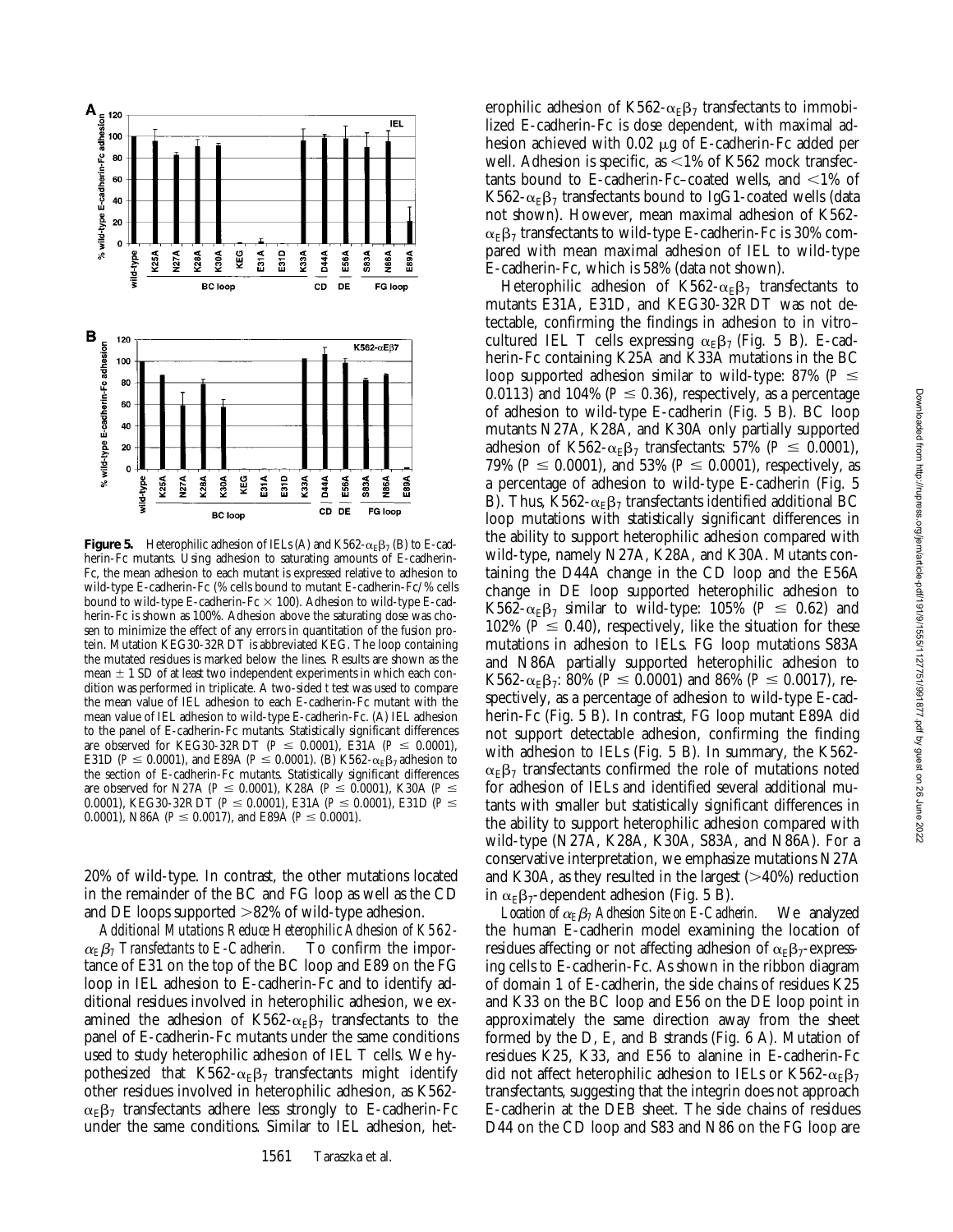

**Figure 6.** Ribbon and surface diagrams of domain 1 of E-cadherin demonstrating the location of mutated residues. (A) Ribbon diagram of E-cadherin domain 1. The side chains of residues involved in adhesion to  $\alpha_E \beta_7$  are shown with stick diagrams in red. Mutation of side chains shown in blue did not diminish adhesion to  $\alpha_{\rm F} \beta_7$  or diminished adhesion to  $\alpha_E\beta_7$  <20%. (B) Surface diagram of E-cadherin domain 1 in the same orientation as A. Residues involved in adhesion to  $\alpha_E\beta_7$  are shown in red, and residues that did not affect adhesion to  $\alpha_E \beta_7$  are shown in blue. (C) Surface diagram of E-cadherin domain 1 rotated  $\sim$ 180 $^{\circ}$  on a vertical axis from B.

located on the other side of E31 and point away from the CFG face (Fig. 6 A). Mutations D44A, S83A, and N86A did not have a substantial effect on heterophilic adhesion to IELs or K562- $\alpha_{\rm E}\beta_7$  transfectants, suggesting that the integrin does not approach E-cadherin at the CFG face. In contrast, the side chains of residues N27, K28, K30, and E31 on the BC loop as well as E89 on the FG loop are highly solvent-exposed at the top of the molecule on the face formed by the BC and FG loops (Fig. 6 A). Mutation of E31 and E89 severely diminished heterophilic adhesion of both IEL and K562- $\alpha_E\beta_7$  transfectants. Mutations N27A, K28A, and K30A had statistically significant reductions in adhesion to K562- $\alpha_E\beta_7$  transfectants, and N27A and K30A reduced K562- $\alpha_E\beta_7$  transfectant adhesion  $>40\%$ .

A surface diagram of E-cadherin in the same orientation as the ribbon diagram in Fig. 6 A more clearly demonstrates the location of the side chains that were mutated (Fig. 6 B). The side chains of residues N27, K30, E31, and E89, which are involved in adhesion to  $\alpha_{\rm E}\beta_7$ , are shown in red. Despite the fact the implicated residues come from different loops, they are located on the same face (Fig. 6 B). Residues that do not substantially affect adhesion to  $\alpha_E \beta_7$ are shown in blue. Rotation of the surface diagram 180° on a vertical axis demonstrates that residues on the opposite side are not involved in adhesion to  $\alpha_E \beta_7$  (Fig. 6 C). Therefore, it is likely that the integrin  $\alpha_{\rm E}\beta_7$  approaches domain 1 of human E-cadherin at the face formed by the BC and FG loops.

Analysis of the three-dimensional human E-cadherin model suggests that the side chains of residues N27, K30, and E31 protrude upward and could directly interact with the integrin (partially illustrated in Fig. 6 A). Residue E89 likely forms interactions with one or both residues, S26 and K28. E89 has the potential to form a salt bridge with the main chain amide of K28, similar to the E89/R28 pair observed in murine E-cadherin (19). E89 might also form a hydrogen bond with residue S26. These interactions would serve to stabilize the BC loop that presents residues N27, K30, and E31 for integrin recognition. In summary, mutational analyses of the  $NH<sub>2</sub>$ -terminal domain of human E-cadherin identified a localized group of exposed residues at the top of the domain that are likely to be part of the integrin  $\alpha_{\rm E}\beta_7$  binding site either by directly binding to the integrin or by supporting the conformation of the integrin binding residues.

*Homophilic Adhesion of E-Cadherin-Fc Mutants.* We tested the ability of E-cadherin-Fc and its mutants to support homophilic adhesion of E-cadherin–expressing MCF-7 breast epithelial cells. Adhesion of MCF-7 cells to E-cadherin-Fc was dose dependent, with maximal adhesion of 40% of cells bound with  $0.02 \mu$ g of E-cadherin-Fc added per well (Fig. 7,  $\blacklozenge$ ), whereas adhesion to human IgG1 was not observed (Fig. 7,  $\blacksquare$ ). Confirming the specificity of this adhesion assay, we found that the adhesion of MCF-7 cells to E-cadherin-Fc was blocked by anti–E-cadherin mAbs HECD-1 and SHE78-7, but not by isotype-matched control mAbs against  $\alpha_E\beta_7$ ,  $\alpha E7-1$ , and  $\alpha E7-2$  (data not shown), and the interaction did not require the presence of magnesium or manganese.

The E-cadherin-Fc mutants were tested in homophilic adhesion to MCF-7 epithelial cells to demonstrate that the mutants were functionally folded and to determine whether the heterophilic adhesion site for  $\alpha_E \beta_7$  is distinct from the homophilic site for E-cadherin. E-cadherin-Fc mutations that completely abrogated IEL adhesion did not affect homophilic adhesion (Fig. 7). E31A E-cadherin-Fc supported homophilic adhesion of 41% of the MCF-7 cells (Fig. 7 A), KEG30-32RDT E-cadherin-Fc supported homophilic adhesion of 38% of the MCF-7 cells (Fig. 7 B), and E31D E-cadherin-Fc supported homophilic adhesion of 41% of the MCF-7 cells (Fig. 7 C), compared with adhesion of 44% of the MCF-7 cells to wild-type E-cadherin-Fc. Thus, there were no significant differences between MCF-7 homophilic adhesion to wild-type E-cadherin-Fc and E-cadherin-Fc mutants E31A, KEG30-32RDT, and E31D, de-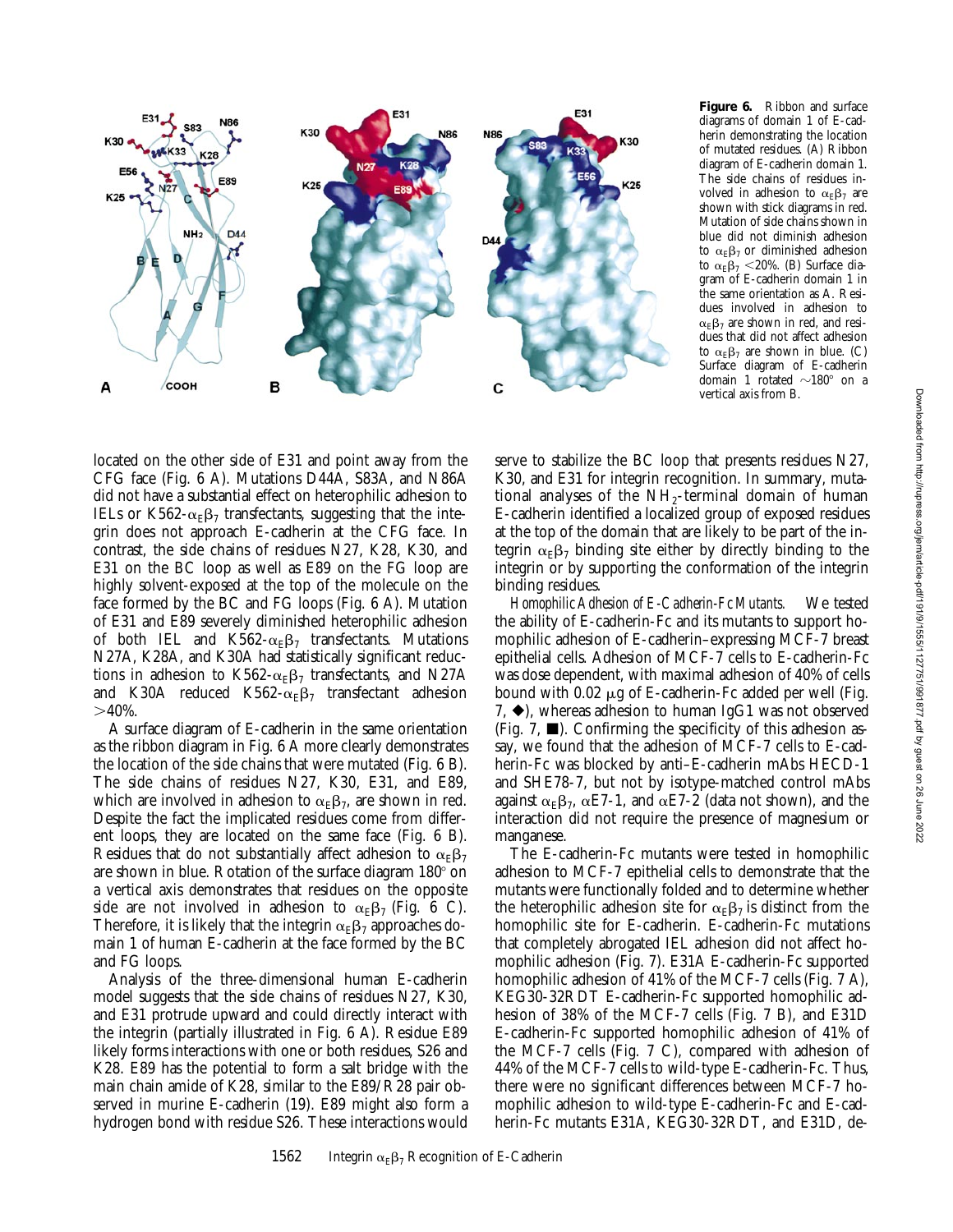

Figure 7. Homophilic adhesion of MCF-7 cells to E-cadherin-Fc mutants E31A, KEG30-32RDT, and E31D. Serial dilutations of wild-type and mutated E-cadherin and IgG1 were immobilized on plates coated with goat anti–human IgG antiserum. Homophilic adhesion assays with E-cadherin–expressing MCF-7 cells were performed in HBS with 1 mM CaCl<sub>2</sub>, 50 mM glucose, and 0.1% BSA, as described in Materials and Methods. Results are shown as the mean percentage of MCF-7 cells bound  $\pm$  1 SD and are representative of at least two independent experiments in which each condition was performed in triplicate. (A) Homophilic adhesion to KEG30-32RDT (KEG). (B) Homophilic adhesion to E31A. (C) Homophilic adhesion to E31D.

spite the effect these mutations revealed in heterophilic adhesion. The ability of these E-cadherin mutants to function in homophilic adhesion confirms that these loop mutations did not affect proper folding of the cadherin domain and that the heterophilic  $\alpha_E\beta_7$  adhesion site is distinct from the homophilic E-cadherin adhesion site.

Fig. 8 summarizes the effect of the mutations on homophilic adhesion to saturating amounts of mutated E-cadherin-Fc fusion proteins relative to adhesion to wild-type E-cadherin-Fc. Mutants K25A and N27A located at the beginning of the BC loop exhibit a mild reduction in homophilic adhesion compared with wild-type E-cadherin-Fc. Mutant K25A supports 76% of the homophilic adhesion observed to wild-type E-cadherin-Fc ( $P \le 0.0003$ ), and mutant N27A supports 62% of the homophilic adhesion observed to wild-type E-cadherin-Fc ( $P \le 0.0001$ ). There were no significant differences between the adhesion of the other E-cadherin-Fc BC loop mutants (K28A, K30A, and



**Figure 8.** Homophilic adhesion of MCF-7 cells to E-cadherin-Fc mutants. Adhesion of MCF-7 cells to saturating amounts of mutated E-cadherin-Fc is expressed relative wild-type E-cadherin-Fc, as described in the legend to Fig. 5. Results are shown as the mean  $\pm$  1 SD of two independent experiments in which each condition was performed in triplicate. Using a two-sided *t* test, statistically significant differences were observed between homophilic adhesion to wild-type E-cadherin-Fc and K25A  $(P \le 0.0003)$ , N27A ( $P \le 0.0001$ ), and E89A ( $P \le 0.0001$ ).

K33A) and wild-type. Mutants K28A, K30A, and K33A supported homophilic adhesion 94, 99, and 91% as well as wild-type E-cadherin, respectively. Mutants D44A in the CD loop and E56A in the DE loop supported homophilic adhesion 94 and 90% as well as wild-type E-cadherin-Fc. Mutants S83A and N86A on the FG loop and N86A also supported wild-type levels of homophilic adhesion: 105 and 93%, respectively. Homophilic adhesion supported by mutants D44A, E56A, S83A, and N86A is not significantly different from adhesion supported by wild-type. In contrast, E-cadherin-Fc containing the E89A mutation on the G strand supported only 2% of the homophilic adhesion observed for wild-type E-cadherin ( $P \le 0.0001$ ), similar to its inability to support heterophilic adhesion. As the E89A mutant was efficiently secreted and recognized by two anti-E-cadherin mAbs, it remains likely that it is properly folded and has a role in both heterophilic and homophilic adhesion.

Although we have not specifically addressed the homophilic adhesion site, several of the residues we mutated have been implicated in homophilic adhesion in previous studies. Mutational analyses localize the homophilic binding site to domain 1 of E-cadherin and homophilic adhesion specificity determining residues to serine residues on either side of the HAV sequence at the end of the F strand: S78 and S83 (16). Simultaneous mutation of both S78 and S83 in E-cadherin to the corresponding residues in P-cadherin does not abolish calcium-dependent homophilic cell aggregation, but allows cadherin transfectants to aggregate with both E- and P-cadherin (16). In agreement, our results showed that point mutation of S83A does not diminish homophilic adhesion. The homophilic adhesion interface suggested by the adhesion dimer in the N-cadherin domain 1 crystal structure includes interactions between the C strand and C' strand (prime indicates that the structure comes from the adjacent molecule), reciprocal contact between the  $DE$  loop to  $FG'$  loop, and the  $CD$  loop to  $CD'$  loop interactions (18). D44 is the only residue we mutated that is present at the homophilic adhesion inter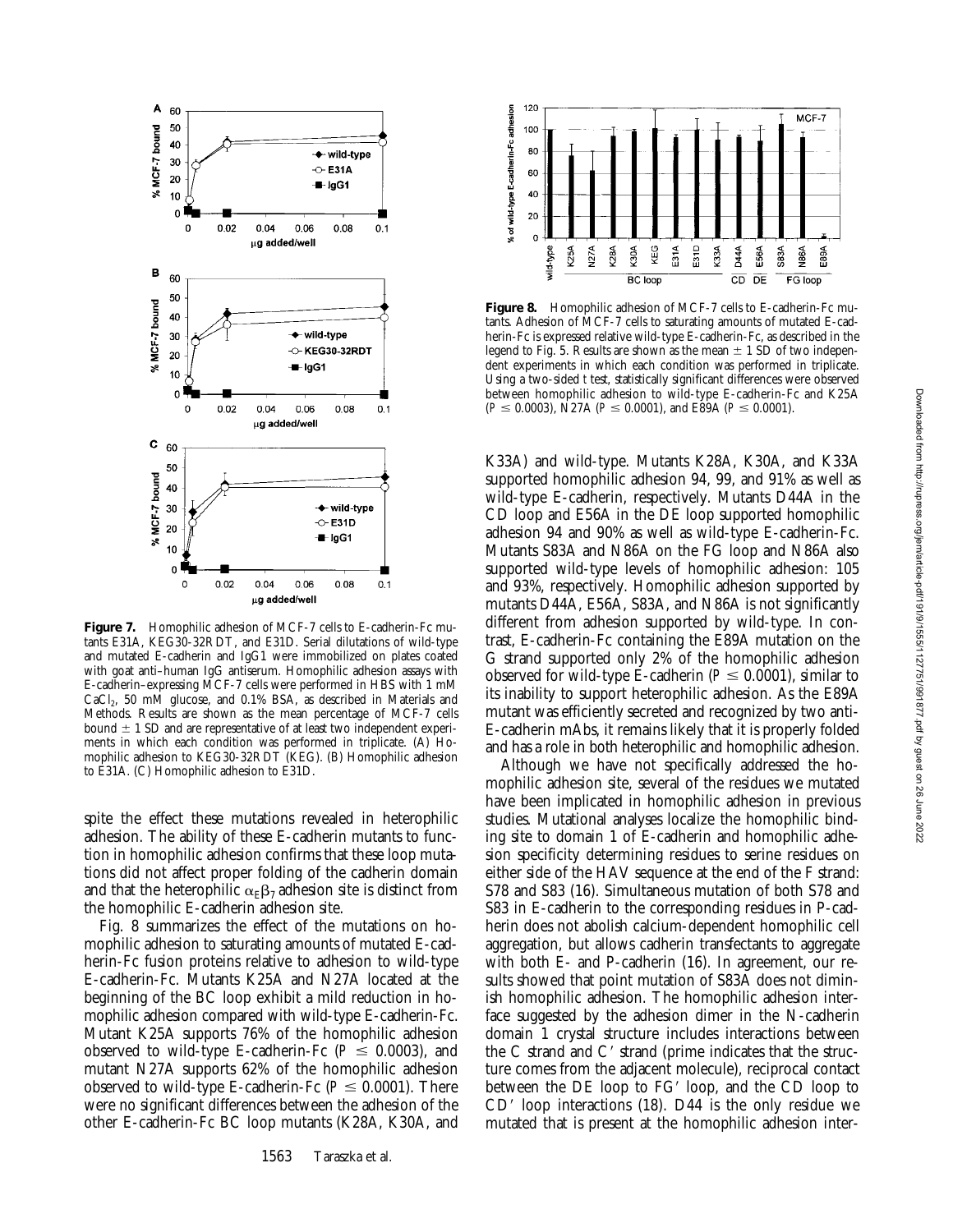face. Mutation of D44A did not diminish homophilic adhesion, suggesting that either the loss of D44's contributions is not significant enough to diminish homophilic adhesion because of the complexity of the homophilic adhesive interaction or the adhesion dimer seen in the crystal structure may not be the physiological interface.

Previous studies suggest that homophilic adhesion requires dimerization (30, 31). However, controversy exists over which part of the cadherin domain is involved in cisdimerization (18–20). In our study, mutation of residues K25, N27, and E89 significantly diminished homophilic adhesion. As E-cadherin-Fc mutants K25A and N27A exhibit near wild-type adhesion to IELs, they are most likely functionally folded. As can be observed in Fig. 6 B, the residues that disrupt homophilic adhesion are located on the same face. These residues could affect homophilic adhesion by directly being part of the homophilic binding site or indirectly by contributing to cis-dimerization of E-cadherin. Residues K25, N27, and E89 are located at the cis-dimer interface observed in the murine N-cadherin domain 1 crystal structure (18) and have the potential to support cisdimerization. Thus, we propose that mutations K25, N27, and E89 indirectly affect homophilic adhesion by interfering with cis-dimerization. This interpretation supports a physiological role for the cis-dimer in homophilic adhesion.

## **Discussion**

A well-defined feature of integrin ligands is the presence of an aspartic acid or glutamic acid residue that is essential for integrin adhesion. The critical acidic residue in the ligand may provide a coordination site for the divalent cation that is essential for integrin adhesion (6). Our first approach was to mutate solvent-exposed acidic residues on the various loops of human E-cadherin to localize integrin recognition to a particular loop. We selected potential residues from our model of human E-cadherin based on the crystal structure of murine E-cadherin (19). Mutational analyses of the exposed acidic residues on the BC, CD, and DE loops localized the  $\alpha_E\beta_7$  binding site to E31 in the BC loop of domain 1. This result is consistent with a previous analysis of acidic loop residues in murine E-cadherin using  $\alpha_E\beta_T$ -expressing cells adhering to L cell transfectants expressing murine E-cadherin mutants (32). We further analyzed the role of the BC loop in determining the specificity of the E-cadherin interaction with  $\alpha_E\beta_7$  with the KEG30-32RDT mutation that substitutes P- for E-cadherin residues at the tip of the BC loop. Failure of this mutant to support heterophilic cadherin adhesion indicates that the central residues in the BC loop of P-cadherin cannot support adhesion of  $\alpha_E\beta_7$ . In contrast, substitution of the CD loops of MAdCAM-1 and VCAM-1 does not dramatically affect integrin recognition. Previous studies demonstrated that the CD loop residues of ICAM-1, GIET, can substitute for the CD loop of VCAM-1, QIDS, in a cell–cell  $\alpha_4\beta_1$ -dependent adhesion assay (33). Additionally, previous studies demonstrated that the CD loop residues of MAd-CAM-1, GLDTS, can substitute for the CD loop of

VCAM-1, QIDSP, in mediating  $\alpha_4\beta_1$ -mediated cell spreading on and  $\alpha_4\beta_7$ -cell adhesion to VCAM-Fc (34). The difference between this study and previous work emphasizes that the integrin  $\alpha_E\beta_7$  displays extreme specificity for the specific acidic residue at the adhesion site and for the specific residues flanking the acidic residue.

To determine whether the lack of adhesion to the KEG30-32RDT mutant was due to the conservative change in the acidic residue or due to the side chains of the flanking residues, we made the E31D mutation. Relevant mutations of other integrin ligands have been tested in adhesion. Mutation of the critical acidic residue D40 in CD loop of domain 1 of soluble, recombinant VCAM-1 to glutamate did not diminish cell adhesion via  $\alpha_4\beta_1$  (35) and resulted in a  $<$  50% reduction in cell spreading via  $\alpha_4\beta_1$  (34). However, the D40E mutation in recombinant VCAM-1 and the homologous D41E mutation in recombinant murine MAdCAM-1 resulted in an almost complete loss of cell adhesion via  $\alpha_4\beta_7$  (34). Mutation of the critical acidic residue on the C strand of domain 1 of ICAM-1 E34D almost completely abrogated binding to  $\alpha_{\rm I}$   $\beta_{\rm 2}$  in a cell-free system (36). These previous studies suggest that changing the critical acidic residue to another acidic residue has little affect on  $\alpha_4\beta_1$  recognition, but almost entirely abrogates recognition by  $\alpha_4\beta_7$  and  $\alpha_1\beta_2$ . Here, the E31D E-cadherin-Fc mutation abrogated adhesion of IELs and K562- $\alpha_E\beta_7$  transfectants, suggesting that  $\alpha_{\rm E}\beta_7$  has remarkably fine specificity for the length of the side chain of glutamic acid residue 31 in E-cadherin (Fig. 5). Analysis of the murine E-cadherin crystal structure reveals that there is one hydrogen bond between the main chain carbonyl group of residue 28 (R28 in murine, and K28 in human E-cadherin) and the main chain amide group of residue 32 (T32 in murine, and G32 in human E-cadherin). It is likely that this hydrogen bond will make the tip of the BC loop assume a rigid conformation so that the key residue E31 can be posed in the correct configuration for binding to the integrin, potentially the MIDAS metal center. Moreover, we have also noticed a minihydrophobic core between the BC and FG loops, centered around V34, which should further stabilize the BC loop. This minihydrophobic core includes V88, A80, and Y36, as well as those aliphatic portions of other residues like K28; all of these residues are conserved. There is one more hydrogen bond in this region between the hydroxyl group of Y36 and the main chain amide group of S26. Although the overall atomic mobility of BC loop in the murine Eand N-cadherin crystal structure is high with respect to the core (18, 19), these interactions serve to make the long BC loop rigid with respect to itself. From an energetic point of view, a rigid loop is more favorable during the ligand binding interaction. This may explain why the conservative E31D mutation abolishes adhesion. If the key binding motif is in a very delicate conformation designed for integrin binding, even the size of the one methyl group difference between glutamate and aspartate could be significant. Similar hydrogen bonding systems that surround key acidic integrin binding residues and help rigidify the binding motif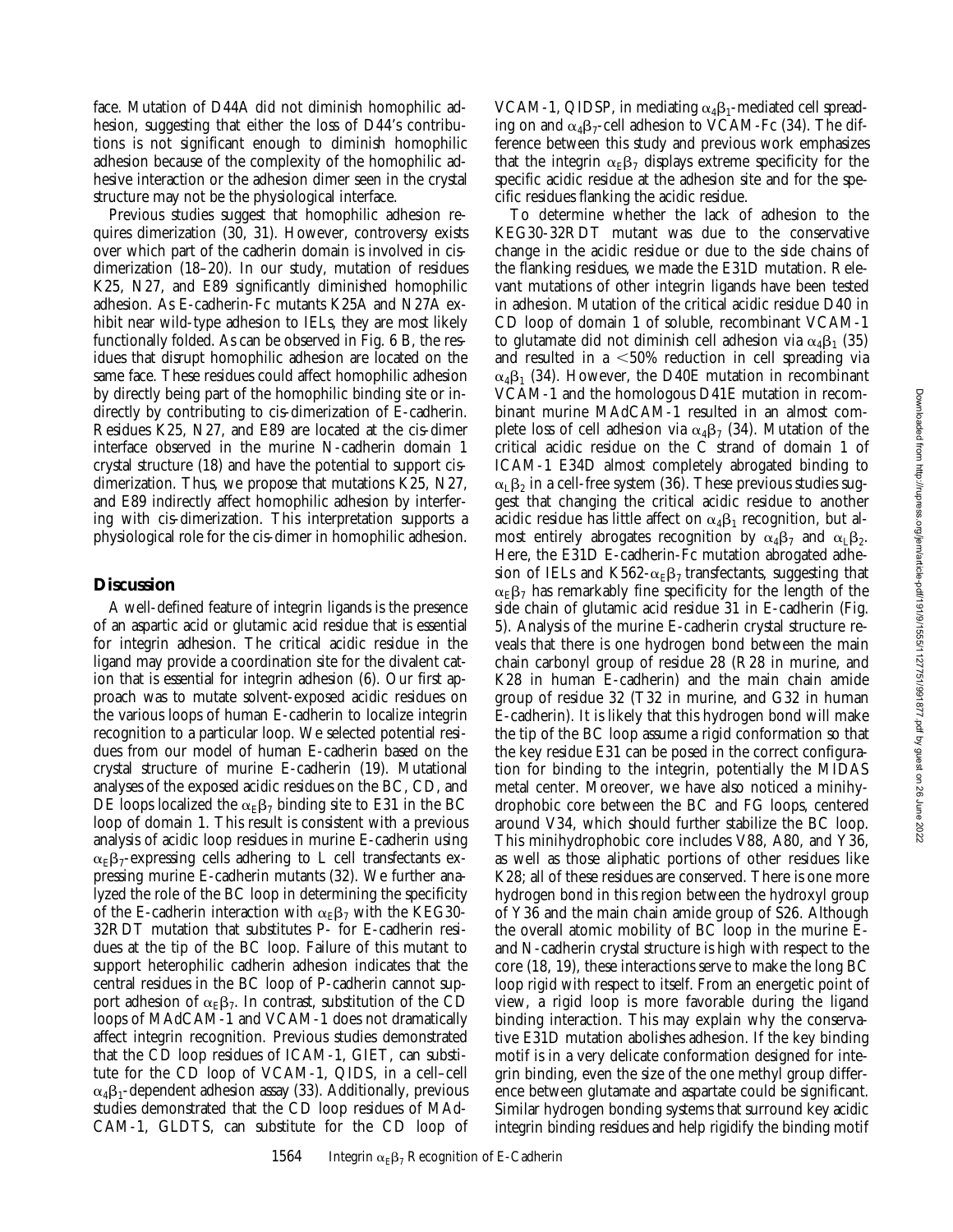have been reviewed for other IgSF ligands of both A domain and non–A domain containing integrins (37).

Our mutational analyses of selected residues with solvent-exposed side chains towards the top of E-cadherin domain 1 revealed that the side chains of N27, K30, E31, and E89 are important for integrin  $\alpha_E \beta_7$  recognition. Modeling of the position of these side chains in human E-cadherin revealed that they are all located on the same face formed by the BC and FG loops at the top of domain 1 (Fig. 6 B). As previously discussed, these residues may directly interact with the integrin  $\alpha_E\beta_7$  or may be important in maintaining the conformation of the residues that directly contact the integrin.

The integrin ligands ICAM-1, -2, -3, VCAM-1, and MAdCAM-1 belong to the IgSF. Although the tenth type III repeat of fibronectin and E-cadherin lack the sequence homology and conserved disulfide bonds to be considered an Ig fold, both of these domains share an Ig-like  $\beta$  sandwich topology consisting of two  $\beta$  sheets made up of three or four antiparallel  $\beta$  strands (18, 19, 38). This  $\beta$  sandwich topology appears to be a conserved scaffold in integrin recognition. However, our studies emphasize that integrins use different exposed surfaces for recognition of different ligands. In MAdCAM-1 and VCAM-1, the critical acidic residue is present at the tip of the CD loop that protrudes from the side on the lower half of domain 1 (Fig. 9; 10–13, 28, 33, 34, 39–41). In contrast, in the ICAMs the acidic residue critical for integrin recognition is located at the end of the C strand on a flat recognition surface located on the lower side of domain 1 (Fig. 9; 14, 15, 36, 42–46). The binding site for integrins  $\alpha_5\beta_1$ ,  $\alpha_{\text{IIb}}\beta_3$ , and  $\alpha_{\text{V}}\beta_3$  on fibronectin is the RGD sequence on an extended FG loop of

FG loop

G1494

D<sub>1495</sub>

R<sub>1493</sub>

E31

**BC** loop

the tenth type III repeat (Fig. 9; 38, 47). In contrast,  $\alpha_{\rm E}\beta_7$ recognizes E-cadherin at the top of the Ig-like cadherin first domain (Fig. 9). The critical acidic residue E31 is located at the very tip of the outwardly extended BC loop, and the integrin recognition surface contains residues from the BC and the adjacent FG loop. The local conformation around the critical acidic residue E31 in E-cadherin is most similar to the conformation of the corresponding FG loop in fibronectin. In conclusion, integrin recognition of E-cadherin extends the general paradigm that Ig-like folds serve as a scaffold for integrin recognition, but is unique in using the BC loop at the top of the domain (Fig. 9).

Importantly, while the three mutants involving E31 (E31A, KEG30-32RDT, and E31D) did not support detectable heterophilic adhesion, they did support homophilic adhesion of cells expressing wild-type E-cadherin. These results are the first direct evidence that the heterophilic adhesion site on E-cadherin for  $\alpha_F \beta_7$  is distinct from the homophilic E-cadherin–E-cadherin adhesion site. This finding is consistent with previous studies examining the homophilic adhesion site and localizing it to the face formed by the C strand, D strand, and FG loop and in particular to residues at the COOH terminus of the F strand and in the FG loop (16, 18, 48). As the E-cadherin residues critical for heterophilic adhesion to  $\alpha_E \beta_7$  are distinct from those required for homophilic adhesion, it is possible to block heterophilic adhesion selectively while preserving E-cadherin's homophilic function. The analyses of  $\alpha_{E}\beta_{7}$  recognition of E-cadherin suggest that blockade of this interaction may be similar in molecular terms to that of other integrin–IgSF interactions. The current data provide both the conceptual basis and suitable assay systems to identify therapeutic inhib-

C strand

F34



D42

CD loon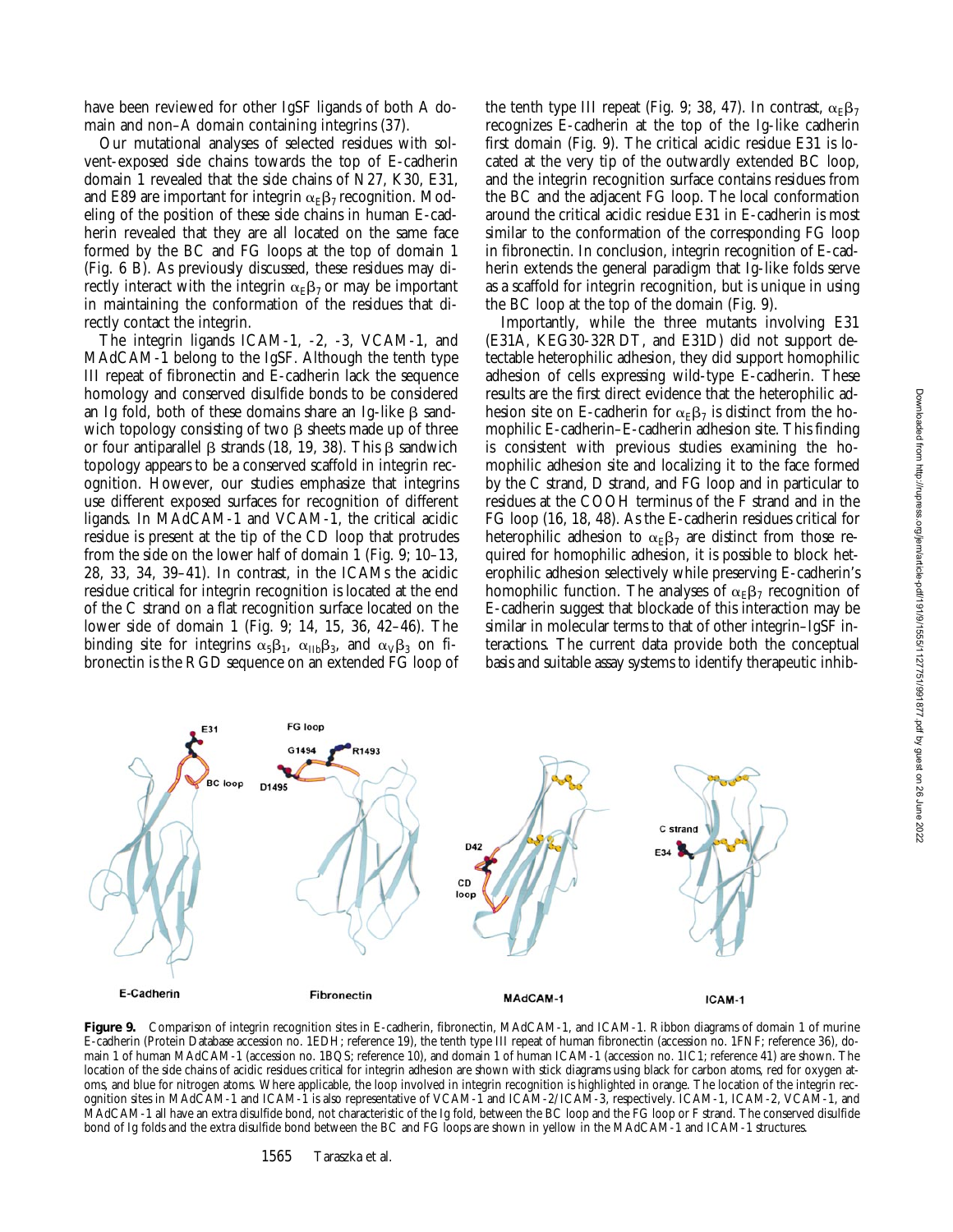itors. Our data suggest that the potential exists to design therapeutics that selectively block the E-cadherin– $\alpha_{E}\beta_{7}$  interaction and do not disrupt E-cadherin homophilic adhesion. Integrin  $\alpha_{\rm E}\beta_7$  is expressed on nearly all T cells localized in the epithelium, as well as on certain mast cells and dendritic cells (22, 49, 50). Agents that block the interaction of  $\alpha_E\beta_7$ -expressing cells with E-cadherin–expressing epithelium could be useful therapeutics in mucosal inflammatory conditions such as inflammatory bowel disease.

We thank Dr. Lawren Daltroy for his guidance with the statistical analysis, and Dr. Ulrike Strauch for her help in maintaining the K562 transfectants (both of the Division of Rheumatology, Immunology and Allergy, Brigham and Women's Hospital).

This work was supported by National Institutes of Health grants to M.B. Brenner, HL48675 (to J.H. Wang), and AI01212 (to D.A. Mandelbrot), and by a Wellcome Trust International Prize Travelling Research Fellowship and a Crohn's and Colitis Foundation of America Fellowship (to J.M.G. Higgins).

*Submitted: 25 October 1999 Revised: 3 January 2000 Accepted: 17 January 2000*

# **References**

- 1. Cepek, K.L., C.M. Parker, J.L. Madara, and M.B. Brenner. 1993. Integrin  $\alpha_E \beta_7$  mediates adhesion of T lymphocytes to epithelial cells. *J. Immunol*. 150:3459–3470.
- 2. Higgins, J.M.G., D.A. Mandelbrot, S.K. Shaw, G.J. Russell, E.A. Murphy, Y.T. Chen, W.J. Nelson, C.M. Parker, and M.D. Brenner. 1998. Direct and regulated interaction of integrin  $\alpha_E\beta_7$  with E-cadherin. *J. Cell Biol.* 140:197–210.
- 3. Schoen, M.P., A. Arya, E.A. Murphy, C.A. Adams, U.G. Strauch, W. Agace, J. Marsal, J.P. Donohue, J. Her, D.R. Deier, et al. 1999. Mucosal T lymphocyte numbers are selectively reduced in integrin  $\alpha_E$  (CD103)-deficient mice. *J. Immunol*. 162:6641–6649.
- 4. Shaw, S.K., K.L. Cepek, E.A. Murphy, G.J. Russell, M.B. Brenner, and C.M. Parker. 1994. Molecular cloning of the human mucosal lymphocyte integrin  $\alpha_F$  subunit. Unusual structure and restricted RNA distribution. *J. Biol. Chem*. 269: 6016–6025.
- 5. Qu, A., and D.J. Leahy. 1995. Crystal structure of the I-domain from the CD11a/CD18 (LFA-1,  $\alpha_1\beta_2$ ) integrin. *Proc. Natl. Acad. Sci*. USA. 92:10277–10281.
- 6. Lee, J.O., P. Rieu, M.A. Arnaout, and R. Liddington. 1995. Crystal structure of the A domain from the  $\alpha$  subunit of integrin CR3 (CD11b/CD18). *Cell.* 80:631–638.
- 7. Qu, A., and D.J. Leahy. 1996. The role of the divalent cation in the structure of the I domain from the CD11a/CD18 integrin. *Structure.* 4:931–942.
- 8. Emsley, J., S.L. King, J.M. Bergelson, and R.C. Liddington. 1997. Crystal structure of the I domain from integrin  $\alpha_2 \beta_1$ . *J. Biol. Chem*. 272:28512–28517.
- 9. Baldwin, E.T., R.W. Sarver, G.L. Bryant, K.A. Curry, M.B. Fairbanks, B.C. Finzel, R.L. Garlick, R.L. Heinrikson, N.C. Horton, L.L. Kelley, et al. 1998. Cation binding to the integrin CD11b I domain and activation model assessment. *Structure.* 6:923–935.
- 10. Tan, K., J.M. Casasnovas, J.H. Liu, M.J. Briskin, T.A. Springer, and J.H. Wang. 1998. The structure of immuno-

globulin superfamily domains 1 and 2 of MAdCAM-1 reveals novel features important for integrin recognition. *Structure.* 6:793–801.

- 11. Viney, J.L., S. Jones, H.H. Chiu, B. Lagrimac, M.E. Renz, L.G. Presta, D. Jackson, K.J. Hillan, S. Lew, and S. Fong. 1996. Mucosal addressin cell adhesion molecule-1: a structural and functional analysis demarcates the integrin binding motif. *J. Immunol.* 157:2488–2497.
- 12. Jones, E.Y., K. Harlos, M.J. Bottomley, R.C. Robinson, P.C. Driscoll, R.M. Edward, J.M. Clements, T.J. Dudgeon, and D.I. Stuart. 1995. Crystal structure of an integrin-binding fragment of vascular cell adhesion molecule1 at 1.8 Å resolution. *Nature.* 373:539–544.
- 13. Vonderheide, R.H., T.F. Tedder, T.A. Springer, and D.E. Staunton. 1994. Residues within a conserved amino acid motif of domains 1 and 4 of VCAM-1 are required for binding to VLA-4. *J. Cell Biol*. 125:215–222.
- 14. Casasnovas, J.M., T.A. Springer, J.H. Liu, S.C. Harrison, and J.H. Wang. 1997. Crystal structure of ICAM-2 reveals a distinctive integrin recognition surface. *Nature.* 387:312–315.
- 15. Staunton, D.E., M.L. Dustin, H.P. Erickson, and T.A. Springer. 1990. The arrangement of the immunoglobulinlike domains of ICAM-1 and the binding sites for LFA-1 and rhinovirus. *Cell.* 61:243–254.
- 16. Nose, A., K. Tsugi, and M. Takeichi. 1990. Localization of the specificity determining sites in cadherin cell adhesion molecules. *Cell.* 61:147–155.
- 17. Overduin, M., T.S. Harvey, S. Bagby, K.I. Tong, P. Yau, M. Takeichi, and M. Ikura. 1995. Solution structure of the epithelial cadherin domain responsible for selective cell adhesion. *Science.* 267:386–389.
- 18. Shapiro, L., A.M. Fannon, P.D. Kwong, A. Thompson, M.S. Lehmann, G. Gruebel, J.F. Legrand, J. Als-Nielsen, D.R. Colman, and W. Hendrickson. 1995. Structural basis of cellcell adhesion by cadherins. *Nature.* 374:327–337.
- 19. Nagar, B., M. Overduin, M. Ikura, and J.M. Rini. 1996. Structural basis of calcium-induced E-cadherin rigidification and dimerization. *Nature.* 380:360–364.
- 20. Tamura, K., W.S. Shan, W.A. Hendrickson, D.R. Colman, and L. Shapiro. 1998. Structure-function analysis of cell adhesion by neural (N-) cadherin. *Neuron.* 20:1152–1163.
- 21. Pertz, O., D. Bozic, A.W. Koch, C. Fasuer, A. Brancaccio, and J. Engel. 1999. A new crystal structure,  $Ca^{2+}$  dependence and mutational analysis reveal molecular details of E-cadherin homoassociation. *EMBO (Eur. Mol. Biol. Organ.) J.* 18:1738– 1747.
- 22. Russell, G.J., C.M. Parker, K.L. Cepek, D.A. Mandelbrot, A. Sood, E. Mizoguchi, E.C. Ebert, M.B. Brenner, and A.K. Bhan. 1994. Distinct structural and functional epitopes of the  $\alpha_E\beta_7$  integrin. *Eur. J. Immunol.* 24:2832–2841.
- 23. Cepek, K.L., S.K. Shaw, C.M. Parker, G.J. Russell, J.S. Morrow, D.L. Rimm, and M.B. Brenner. 1994. Adhesion between epithelial cells and T lymphocytes mediated by E-cadherin and the  $\alpha_E\beta_7$  integrin. *Nature.* 372:190–193.
- 24. Shimoyama, Y., T. Yoshida, M. Terada, Y. Shimosato, O. Abe, and S. Hirohashi. 1989. Molecular cloning of a human  $Ca<sup>2+</sup>$ -dependent cell–cell adhesion molecule homologous to mouse placental cadherin: its low expression in human placental tissues. *J. Cell Biol*. 109:1787–1794.
- 25. Russell, G.J., C.M. Parker, A. Sood, E. Mizogushi, E.C. Ebert, A.K. Bhan, and M.B. Brenner. 1996. P126 (CDw101), a costimulatory molecule preferentially expressed on mucosal T lymphocytes. *J. Immunol*. 157:3366–3374.

Downloaded from http://rupress.org/jem/article-pdf/191/9/1555/1127751/991877.pdf by guest on 26 June 2022 Downloaded from http://rupress.org/jem/article-pdf/191/9/1555/1127751/991877.pdf by guest on 26 June 2022